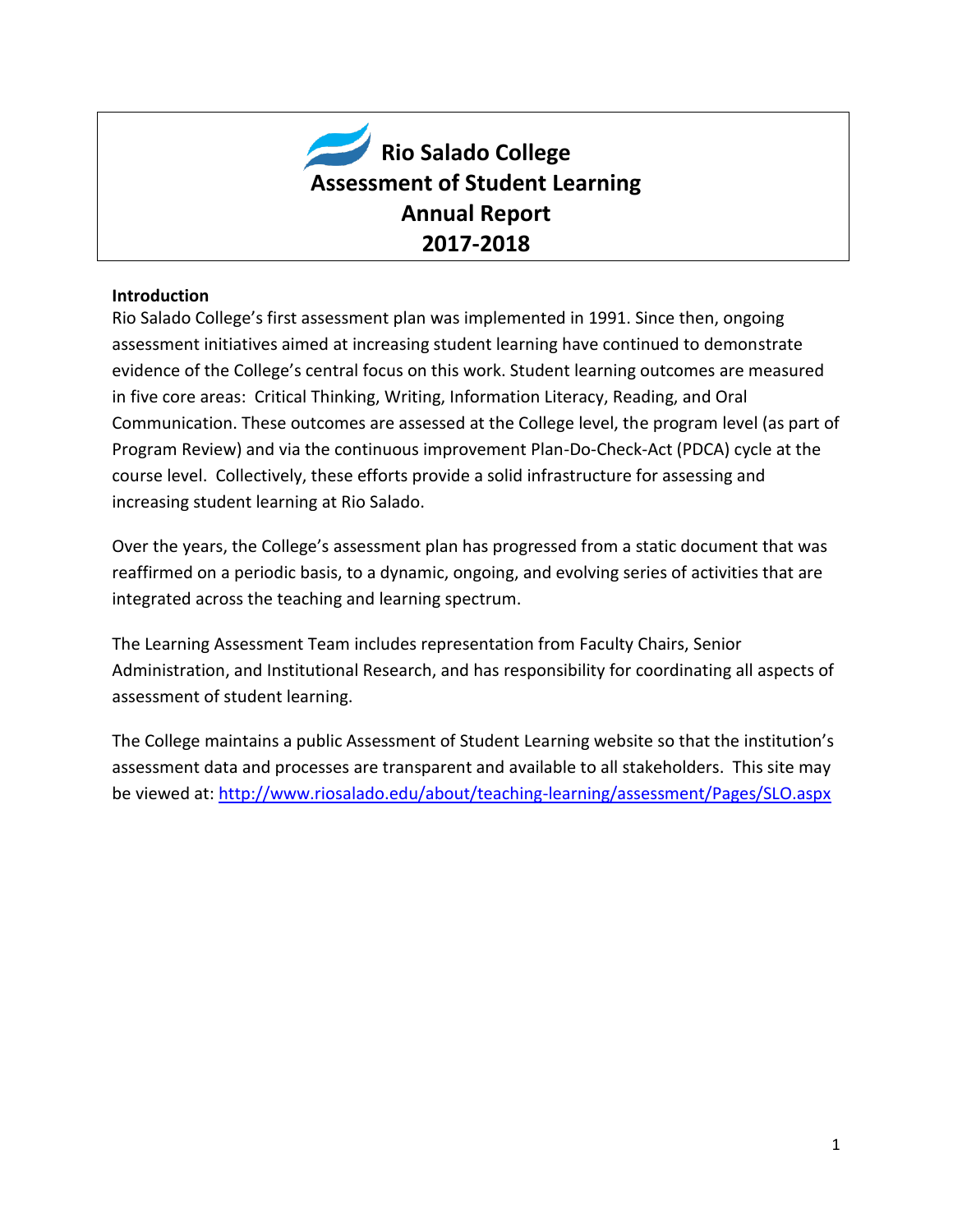### **Overview**

During the 2017-18 Academic Year, Student Learning Outcomes work has continued in the areas of Reading, Information Literacy and Oral Communication. Rubrics in a Critical Reading course were intentionally aligned with the college's reading rubric. A second phase of a study focusing on the effects of using the Ask a Librarian service to improve information literacy is ongoing. Also, the Oral Communication Rubric has been implemented in several courses.

The ETS Proficiency Profile was administered to a cohort of Dual Enrollment students in the 2017-18 Academic Year. Two classes from two different high schools took the paper exam in spring of 2018. While overall performance was lower when compared to last year's assessment of graduates, these Dual Enrollment students performed just as well as Community College students in the national comparative cohort in all areas except for Critical Thinking.

Program review is continuing as scheduled, with the addition of a closed program pilot in AY2017-18. Assessment work to improve both instruction and assessment has been ongoing throughout the year, utilizing results from the Assessment Data Display. Additional efforts are planned to focus on assessment results of students with developmental needs, students who are high-risk, and students who are underrepresented in higher education.

# **Student Learning Outcomes Work**

Rio Salado College is committed to the assessment and improvement of the following Collegewide Student Learning Outcomes:

- **Critical Thinking**
- **Writing**
- **•** Reading
- **Information Literacy**
- **Oral Communication**

#### **Assessment of Student Learning Outcomes**

During the 2017-18, just under 900,000 subjective assessment items were assessed by Rio faculty. Over half of these subjective items (452,000) were directly linked to one or more college-wide student learning outcomes. Overall, nearly 83% of items were assessed as being at or above college level. The table below shows the student performance by learning outcome.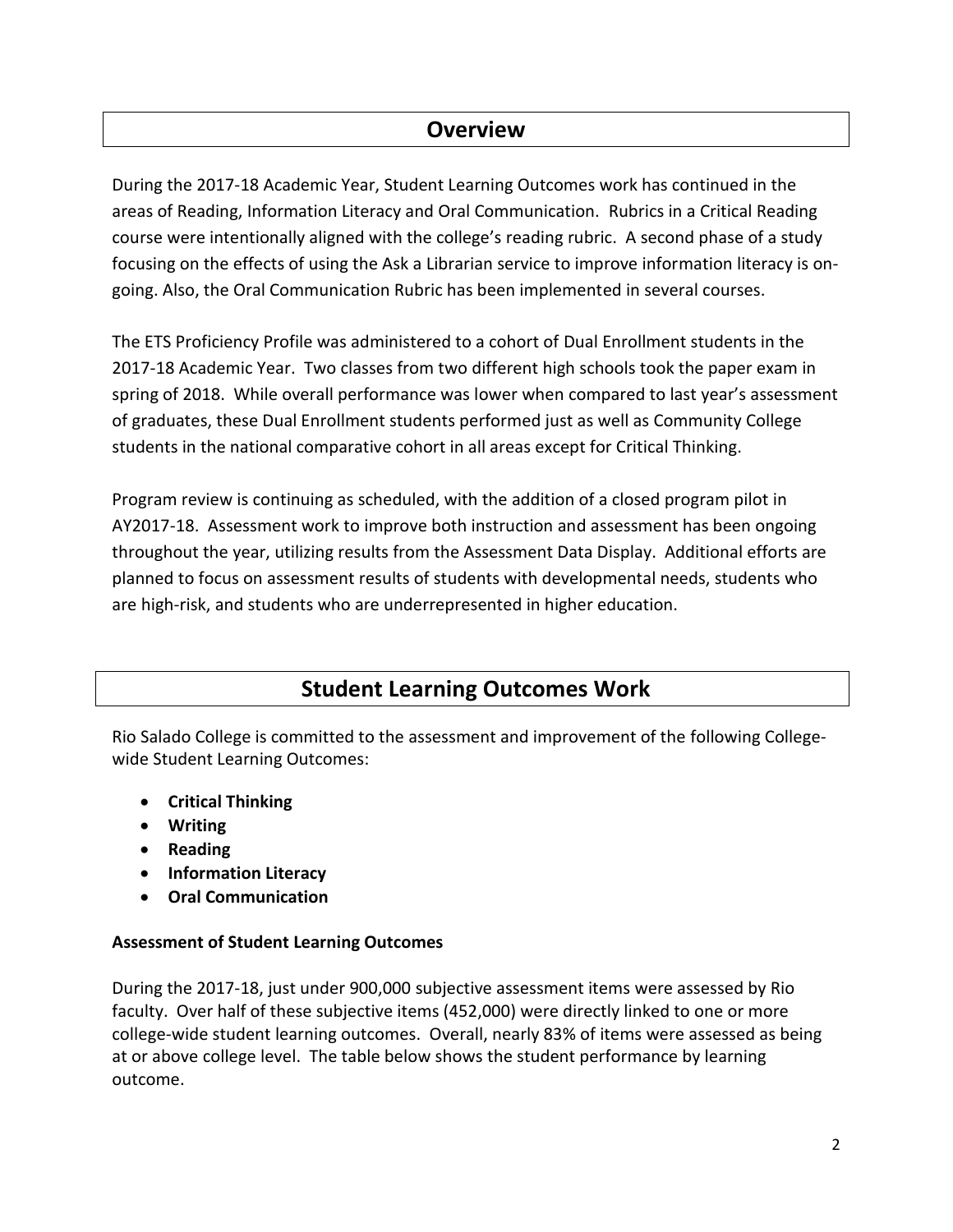| <b>Outcome</b>              | <b>Assignments</b><br><b>Submitted</b> | <b>Assignments @</b><br><b>College Level</b> | Percentage @<br><b>College Level</b> |  |  |
|-----------------------------|----------------------------------------|----------------------------------------------|--------------------------------------|--|--|
| <b>Critical Thinking</b>    | 82,859                                 | 66,338                                       | 80.1%                                |  |  |
| <b>Information Literacy</b> | 175,278                                | 145,802                                      | 83.2%                                |  |  |
| <b>Oral Communication</b>   | 2,600                                  | 1,993                                        | 76.7%                                |  |  |
| Reading                     | 71,860                                 | 58,131                                       | 80.9%                                |  |  |
| Writing                     | 296,888                                | 249,281                                      | 84.0%                                |  |  |
| <b>Total</b>                | 629,485*                               | 521,545                                      | 82.9%                                |  |  |

Assignments submitted during the 2017-18 academic year. Snapshot taken on 8/20/2018.

\**Note that because some assessment items are linked to multiple student learning outcomes, this total is higher than the distinct number of assessment items evaluated.*

The data show that, overall, 80% of Rio Salado students performed at a college level in the areas of Critical Thinking, Information Literacy, Reading, and Writing. Oral Communication fell slightly below the target, and improvement efforts are detailed below.

#### **Oral Communication**

During the 2017-18 academic year, there has been a heavy focus on developing the Oral Communication Grading Rubric and incorporating the rubric in each of Rio Salado's Academic Departments. While the Oral Communication Grading Rubric was initially developed in 2016-17, it was refined, approved, and distributed in the fall 2017 semester. The Oral Communication Coordinator met with all Rio Faculty Chairs in spring 2018 to develop plans to incorporate the rubric into one assignment, in one course, in one prefix within their department. The Oral Communication Coordinator further encouraged faculty chairs to start thinking about the next assignment where the rubric could be incorporated for next year.

Of Rio's 23 Academic Departments, five departments already have the Oral COM Rubric incorporated in live courses, and six departments are prepared for the Oral COM Rubric to go live in the summer of 2018. Additionally, nine departments currently have courses in redevelopment and plan to incorporate the Oral COM rubric before their go live date in 2018-19. The remaining departments are either still making plans for implementation or are involved in long-term development of curriculum. Plans for implementation of the Oral Communication Rubric to all Academic departments will continue in 2018-19, and will include training on the proper techniques for grading oral delivery for the Adjunct Faculty during the fall 2018 All Faculty Meeting.

In addition to Oral Communication, significant work was accomplished in the areas of Information Literacy and Reading.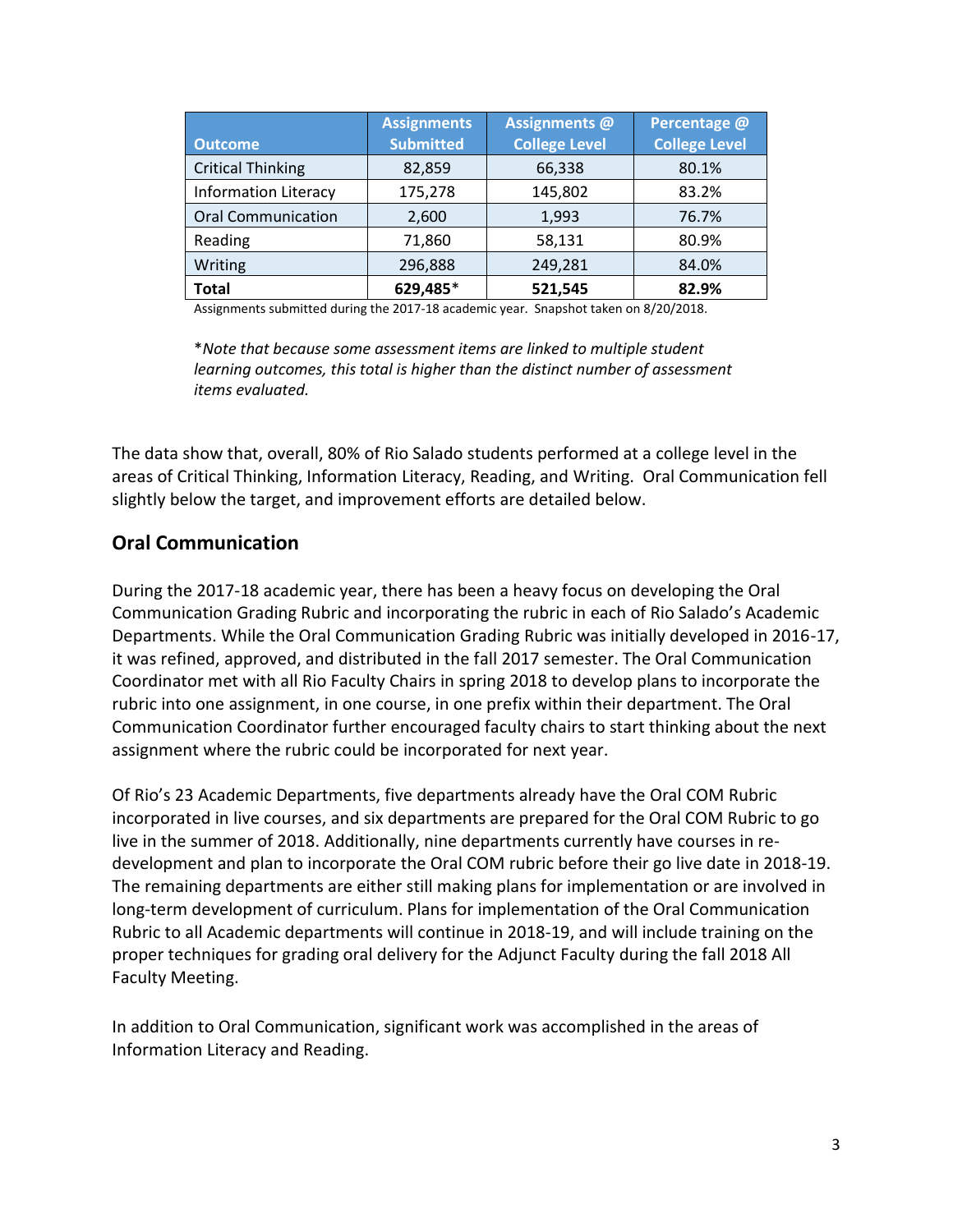### **Information Literacy**

A phase two, ongoing study tests the impact of using Ask a Librarian 24/7 Chat service on student performance in the area of Information Literacy. This project continues the work of an earlier study reported in Rio's Assessment of Student Learning Summary Report for 2016-17. In a collaboration between Library Faculty and the Department Chair for Reading and ESL, the current study at Rio compares two identical sections of the same online CRE101 course; eight sections from spring 2018 required students to use Ask a Librarian for help finding sources for an assignment, while eight sections did not.

As with the earlier study, Library Faculty will evaluate anonymized student reference lists and chat transcripts for those required to use the service, employing a normed rubric to score the quality of sources. Findings are anticipated in 2018-19 and will be compared to earlier statistically-significant findings which indicated that students who used Ask a Librarian were better at selecting a variety of appropriate academic sources relevant to their theses compared with students who did not use Ask a Librarian. This study is also being conducted at two sister colleges: Mesa Community College and Paradise Valley Community College.

### **Reading**

In spring 2018, the CRE101 lesson assignment rubrics were reviewed to identify alignment with the Reading Student Learning Outcome. Several assignment rubrics were found to be misaligned and were revised to ensure that student performance on the reading learning outcome could be assessed in CRE101 lesson assignments. The rubrics for thirteen lesson assignments were revised to include at least one category from Rio's published Reading Rubric. As an example of the work that was completed, below are the original and revised rubrics for CRE101 Lesson 4.

#### Original CRE101 Lesson 4 Rubric

#### Criteria

Content: In shaping his/her response, the student provides an example from an ad and draws inferences from the visual, written, and/or spoken cues provided while describing what the ad is really trying to sell. He/she pinpoints any credibility issues by looking for fine print, spin, or unverified claims. Lastly, the student points out any instances of generalization, exaggeration, or scare tactics present in the ad. The student applies vocabulary from the lesson correctly and uses specific examples to shape his/her discussion.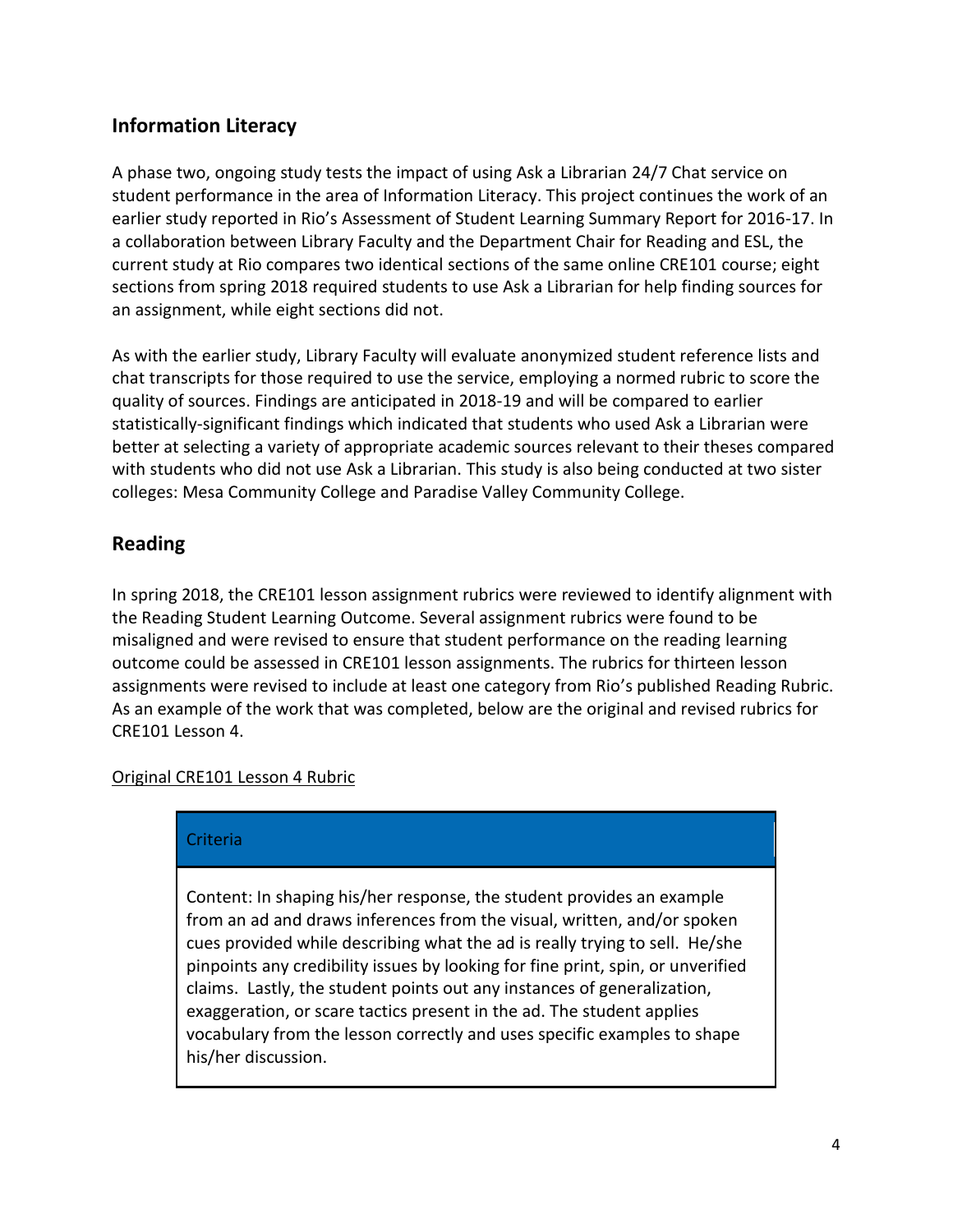Grammar/Mechanics: The assignment has been proofread and spellchecked prior to submission. There are no errors that impede comprehension.

#### Revised CRE101 Lesson 4 Rubric

#### Criteria

Content: The student describes an advertisement and discusses what the ad is really trying to sell. He/she pinpoints any credibility issues by looking for fine print, spin, or unverified claims. The student points out any instances of generalization, exaggeration, or scare tactics present in the ad. The student applies vocabulary from the lesson correctly and uses specific examples to shape his/her discussion.

Inferences and Valid Conclusion: In shaping his/her response, the student provides an example from an advertisement and draws inferences and/or valid conclusions from the visual, written, and/or spoken cues provided.

Grammar/Mechanics: The assignment has been proofread and spellchecked prior to submission. There are no errors that impede comprehension.

### **Assessment Data Display**

Rio's Assessment Data Display is a tool used by Faculty Chairs to monitor student performance on assessment items. It allows faculty chairs to quickly identify assessment items where students are not performing at desired levels. It also allows them to evaluate the effectiveness of changes to curriculum and assessments. In 2017-18, three significant changes were made to the Assessment Data Display.

The original tool was built using an Excel interface that faculty chairs had to download to their computer. While functional, there were many difficulties in using this tool. As such, a webbased dashboard was built with the same functionality as the original tool, greatly increasing its usability and portability. Additionally, changes were made to the underlying data infrastructure, increasing the responsiveness of the report. Updates were made in the collegewide student learning outcomes alignment to the assessment dimensions. This work, performed primarily by the Learning Outcomes Coordinators, helped ensure that the most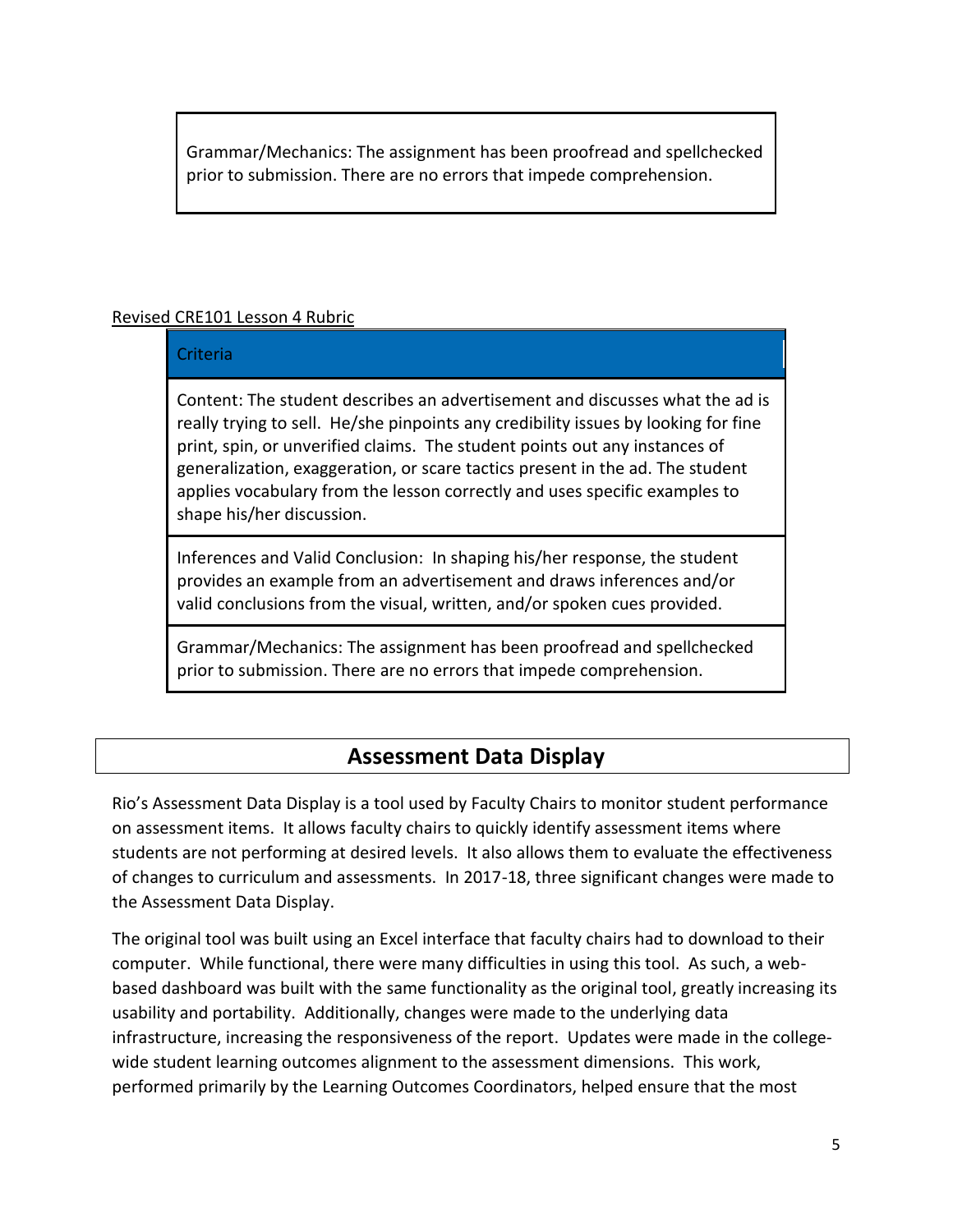recent additions to assessments were properly aligned with relevant student learning outcomes. Discussions were also started for developing a process to maintain this alignment going forward.

Finally, assessment item performance has been disaggregated by the following five categories: Co-curricular students, students in current or former developmental education courses, student gender, student ethnicity, and students who receive Pell grant. This allows faculty to easily identify equity gaps in assessments. The intent of this enhancement is to further reduce gaps in learning for high-risk populations and those who are underrepresented in higher education.

|                       |        |                                                       | Assessment Data Display                                                                      |                       |                    |          |           |                      |         |           |          |  |  |  |
|-----------------------|--------|-------------------------------------------------------|----------------------------------------------------------------------------------------------|-----------------------|--------------------|----------|-----------|----------------------|---------|-----------|----------|--|--|--|
| Rio Salado<br>College |        |                                                       |                                                                                              |                       | Overall            |          | 86%       |                      |         |           |          |  |  |  |
|                       |        |                                                       | The Assessment Data Display shows student performance on                                     |                       | Critical Thinking  | 78%      |           |                      |         |           |          |  |  |  |
|                       |        |                                                       | subjective assessments between 8/3/2017 and 8/3/2018.<br>Definitions may be found on page 2. |                       |                    |          |           | Information Literacy |         |           |          |  |  |  |
|                       |        | For questions, please contact Institutional Research. |                                                                                              |                       | Oral Communication | 79%      |           |                      |         |           |          |  |  |  |
|                       |        |                                                       |                                                                                              | Reading               |                    | 81%      |           |                      |         |           |          |  |  |  |
|                       |        |                                                       |                                                                                              | Writing               |                    | 84%      |           |                      |         |           |          |  |  |  |
|                       |        |                                                       |                                                                                              |                       |                    |          |           |                      |         |           |          |  |  |  |
| <b>Prefix</b>         | Course | <b>Effective Date</b>                                 | Lesson                                                                                       | <b>Dimension</b>      | Critical Thinking  | Info Lit | Oral Comm | Reading              | Writing | Std Count | %Stds@Cl |  |  |  |
| COM                   | COM100 | 3/7/2016                                              | Lesson 1 Getting Started Quiz                                                                | Dimension             |                    |          |           |                      |         | 831       | 98%      |  |  |  |
| COM                   | COM100 | 3/7/2016                                              | Lesson 1 Short Answer                                                                        | Analysis              | Y                  | Y        |           | Y                    |         | 824       | 71%      |  |  |  |
| COM                   | COM100 | 3/7/2016                                              | Lesson 1 Short Answer                                                                        | Completeness          |                    |          |           |                      | Y       | 824       | 78%      |  |  |  |
| COM                   | COM100 | 3/7/2016                                              | Lesson 1 Short Answer                                                                        | Knowledge/Application |                    | Y        |           | Y                    |         | 824       | 79%      |  |  |  |
| COM                   | COM100 | 3/7/2016                                              | Lesson 1 Short Answer                                                                        | Writing Skills        |                    |          |           |                      | Y       | 824       | 84%      |  |  |  |
| COM                   | COM100 | 3/7/2016                                              | Lesson 4 Short Answer                                                                        | Analysis              | Y                  | Y        |           | Υ                    |         | 734       | 77%      |  |  |  |
| COM                   | COM100 | 3/7/2016                                              | Lesson 4 Short Answer                                                                        | Completeness          |                    |          |           |                      | Υ       | 734       | 82%      |  |  |  |

*Showing the web-based Assessment Data Display*

| Dimension             | Thinking<br>Critical | ã<br>Info    | Comm<br><b>Grad</b> | Reading      | Writing | Count<br>Std | %Stds@CL | Count<br>Std<br>$\Xi$<br>Dev | Stds@CL<br>Ē<br>%Dev | Count<br><b>Std</b><br>旵<br>Dev<br>Former | Dev Ed<br>%Former<br>Stds@CL | Std Count<br>Ed Rdg<br>Dev | Stds@CL<br>Rdg<br>旵<br>%Dev | Count<br>Std<br>Emg<br>旵<br>Dev | Stds@CL<br>Eing<br>$\overline{\mathbb{B}}$<br>%Dev | Count<br>Std<br>Ed Mat<br>Dev | Stds@CL<br>Mat<br>旵<br>%Dev |
|-----------------------|----------------------|--------------|---------------------|--------------|---------|--------------|----------|------------------------------|----------------------|-------------------------------------------|------------------------------|----------------------------|-----------------------------|---------------------------------|----------------------------------------------------|-------------------------------|-----------------------------|
| Dimension             |                      |              |                     |              |         | 831          | 98%      | 62                           | 100%                 | 129                                       | 99%                          | 42                         | 100%                        | 63                              | 100%                                               | 156                           | 99%                         |
| Analysis              | Y                    | $\checkmark$ |                     | Y            |         | 824          | 71%      | 62                           | 66%                  | 137                                       | 70%                          | 46                         | 65%                         | 65                              | 69%                                                | 162                           | 69%                         |
| Completeness          |                      |              |                     |              | Υ       | 824          | 78%      | 62                           | 73%                  | 137                                       | 76%                          | 46                         | 72%                         | 65                              | 77%                                                | 162                           | 77%                         |
| Knowledge/Application |                      | v            |                     | Υ            |         | 824          | 79%      | 62                           | 74%                  | 137                                       | 82%                          | 46                         | 76%                         | 65                              | 83%                                                | 162                           | 80%                         |
| <b>Writing Skills</b> |                      |              |                     |              | Υ       | 824          | 84%      | 62                           | 82%                  | 137                                       | 84%                          | 46                         | 74%                         | 65                              | 82%                                                | 162                           | 83%                         |
| Analysis              | $\vee$               | $\vee$       |                     | $\checkmark$ |         | 734          | 77%      | 57                           | 70%                  | 115                                       | 77%                          | 40                         | 88%                         | 57                              | 75%                                                | 140                           | 75%                         |

*Showing the disaggregation by developmental need.*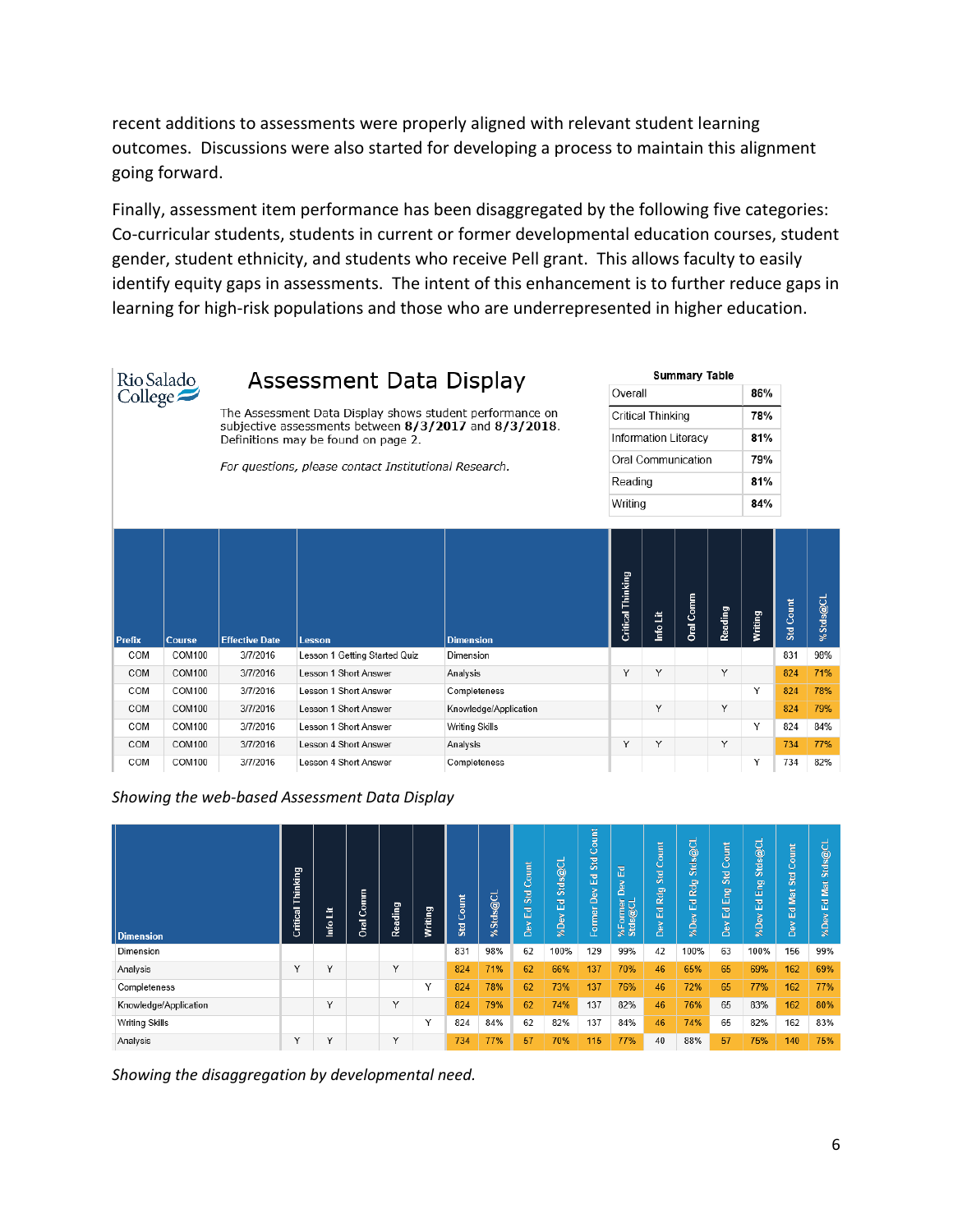# **The ETS (Educational Testing Service) Proficiency Profile**

In assessing institution-level student learning outcomes, Rio utilizes the ETS Proficiency Profile, a nationally-standardized assessment designed to measure academic competence in the domains of Critical Thinking, Reading, Writing and Mathematics. Additionally, the reading and critical thinking domains are aligned with three academic content areas: Humanities, Social Sciences, and Natural Sciences. Rio has engaged in ETS assessments for the past nine years. The platform provides the college with an externally-validated assessment of outcomes and allows for comparison analyses to peer institutions across the country.

For the 2017-18 academic year, Rio focused on Dual Enrollment (DE) students to complete the ETS Proficiency Profile. Two high schools, Deer Valley and Mountain Pointe, were invited to participate in this testing because of their large dual enrollment programs. At each school, one teacher volunteered to participate and bring an entire class to test during a lunch period. The test was administered in March 2018 using the paper version of the abbreviated test. Overall, 43 students participated in the testing, 17 from Deer Valley and 26 from Mountain Pointe. In place of the financial incentive for participation that has been used in prior administrations, these students were provided with lunch.

The total mean score for the 2017-18 ETS administration was 439.1 (out of 500). This is a decline from the previous year's score of 445.4. However, the 2016-17 administration focused exclusively on students who had completed a degree or certificate. As such, the decline is more expected. Even with the decline, Rio's overall score is still slightly higher than the 2018 ETS comparative cohort average (438.6) from 63 Associate's degree-granting institutions from across the United States.

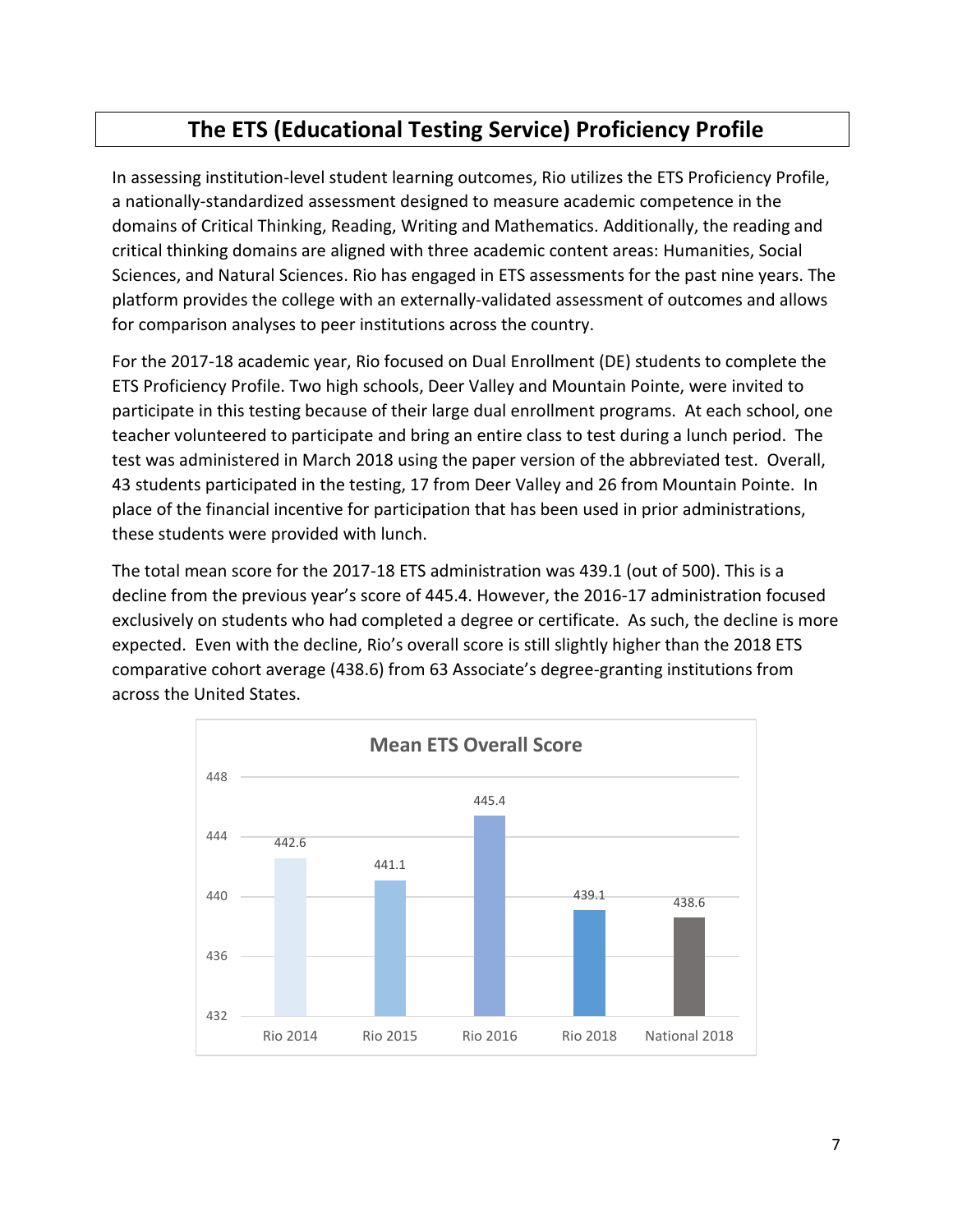# **Co-Curricular Assessments of Honors Students**

The Honors Program at Rio Salado College provides intellectually-stimulating learning opportunities for academically-outstanding students. The Program includes scholarships, distinguished multidisciplinary classes, Honors Forum Lectures, and cultural opportunities. All scholarship-eligible students in the Honors Program are required to engage in the community by attending co-curricular activities; students report on these activities in a non-credit course, HONORS100.

Since the 2016-17 academic year, the Honors Program has assessed the writing skills of scholarship-eligible Honors students in HONORS100. Students must earn a minimum score of 70% on the written portion of the co-curricular assessment in order to be considered "collegelevel." The HONORS100 course provides students with a detailed grading rubric for the written co-curricular assessment, which explains the college-level writing requirements (essay length, format, and accurate spelling, grammar, and punctuation).

The baseline data for this work were collected during the 2016-17 and 2017-18 academic years; of the 376 co-curricular assessments submitted by scholarship-eligible Honors students, 98.8% were written at or above college-level. This far exceeds the college's writing skills target of 80% so no intervention is needed at this time. Comparison data will be reviewed at the end of the 2018-19 academic year, using all sections of HONORS100.

### **Program Review**

Rio Salado College has adopted and implemented a formal Program Review model and process that is systematic, comprehensive, and sustainable. Every review contains the same foundational components, including program goals, student learning outcomes, program resources, and co-curricular outcomes, which are addressed by utilizing a template of questions and data sets. The Program Chair highlights best practices, areas for improvement, and recommendations for future actions. Learning Assessment Team members examine the completed review and provide feedback, which is then submitted to the Vice President of Academic Affairs for final action. Once a review has been completed, an Executive Summary Report is posted to the [Rio Salado Assessment public website.](http://www.riosalado.edu/about/teaching-learning/assessment/Pages/SLO.aspx)

During the 2017-18 academic year, reviews were completed for the following programs:

- Dental Assisting
- Detention Services
- Adult Development
- Early Childhood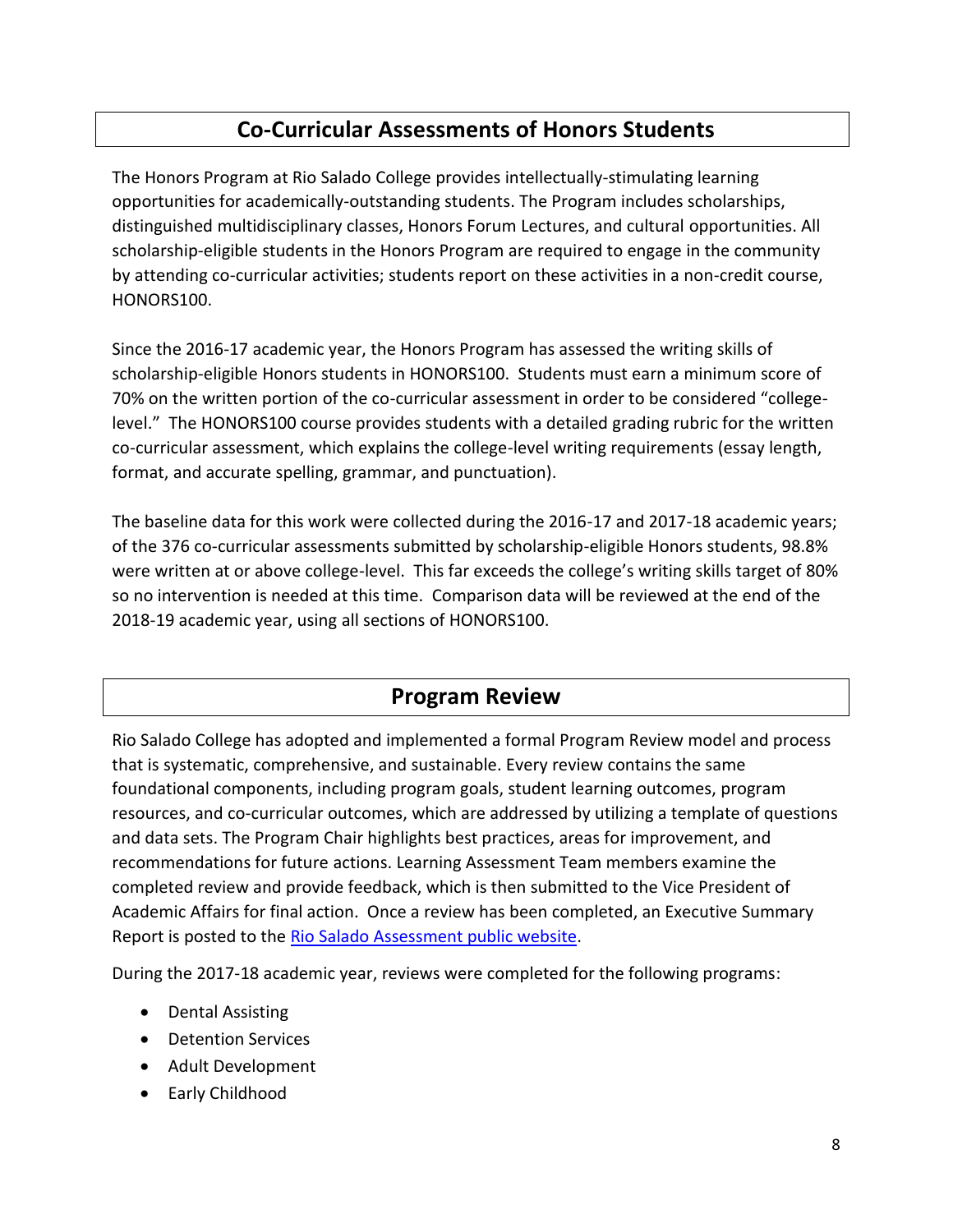- Mobile Applications Programming
- Public Administration
- Small Business Start Up

The Program Review for Detention Services, one of the Educational Service Partnership (ESP) Programs, was conducted as a pilot. The standard Program Review template was modified to fit the ESP model. The pilot will be evaluated in fall 2018, and a decision will be made on the scalability of the customized approach. If it is deemed successful, the remaining ESP programs will be integrated into the overall Program Review schedule.

Six additional programs are currently scheduled to undergo comprehensive review in 2018-19.

# **Significant Accomplishments in Learning Assessment Work, 2017-18**

- 82.9% of submitted assignments were assessed as being at or above college level.
- Rio Salado students' mean score was 11.4% greater than the national average on the ETS Proficiency Profile, a nationally-normed assessment of college-level student learning outcomes.
- The 18th Annual Assessment and Learning Experience meetings were held on January  $18<sup>th</sup>$ and 20<sup>th</sup>, 2018, with over 460 adjunct faculty members attending.
- Angela Felix authored an article titled "Rio Salado College's Excellence in Assessment Application: Redux," which appeared in the January/February issue of *Assessment Update*, published by Wiley Periodicals, Inc.
- Three Rio faculty members presented "A College Where Adjuncts are Not Just Add-Ons" at the 2017 Continuous Quality Improvement Network Summer Institute in Chicago. Angela Felix, Chair of Languages, John Jensen, Chair of Mathematics, and Jennifer Shantz, Chair of English, discussed the important role of adjunct faculty, including their contributions to assessment and support of college-wide assessment initiatives.
- On January 24, 2018, Kate Smith and Angela Felix accepted the Excellence in Assessment award on behalf of Rio Salado College at the Association of American College and Universities' Annual Conference in Washington, D.C.
- Thirteen Outstanding Adjunct Faculty were recognized for *Contributions to Assessment of Student Learning* at the Outstanding Adjunct Faculty Reception held on October 11, 2017.
- A Rio team attended the Higher Learning Commission Annual Conference in Chicago in April, 2018.
- Seven Program Reviews were completed.
- Guided Evaluation for Assessment Review (GEAR) rubrics for Critical Thinking and Writing were incorporated in all Administration of Justice (AJS) courses in AY2017-18.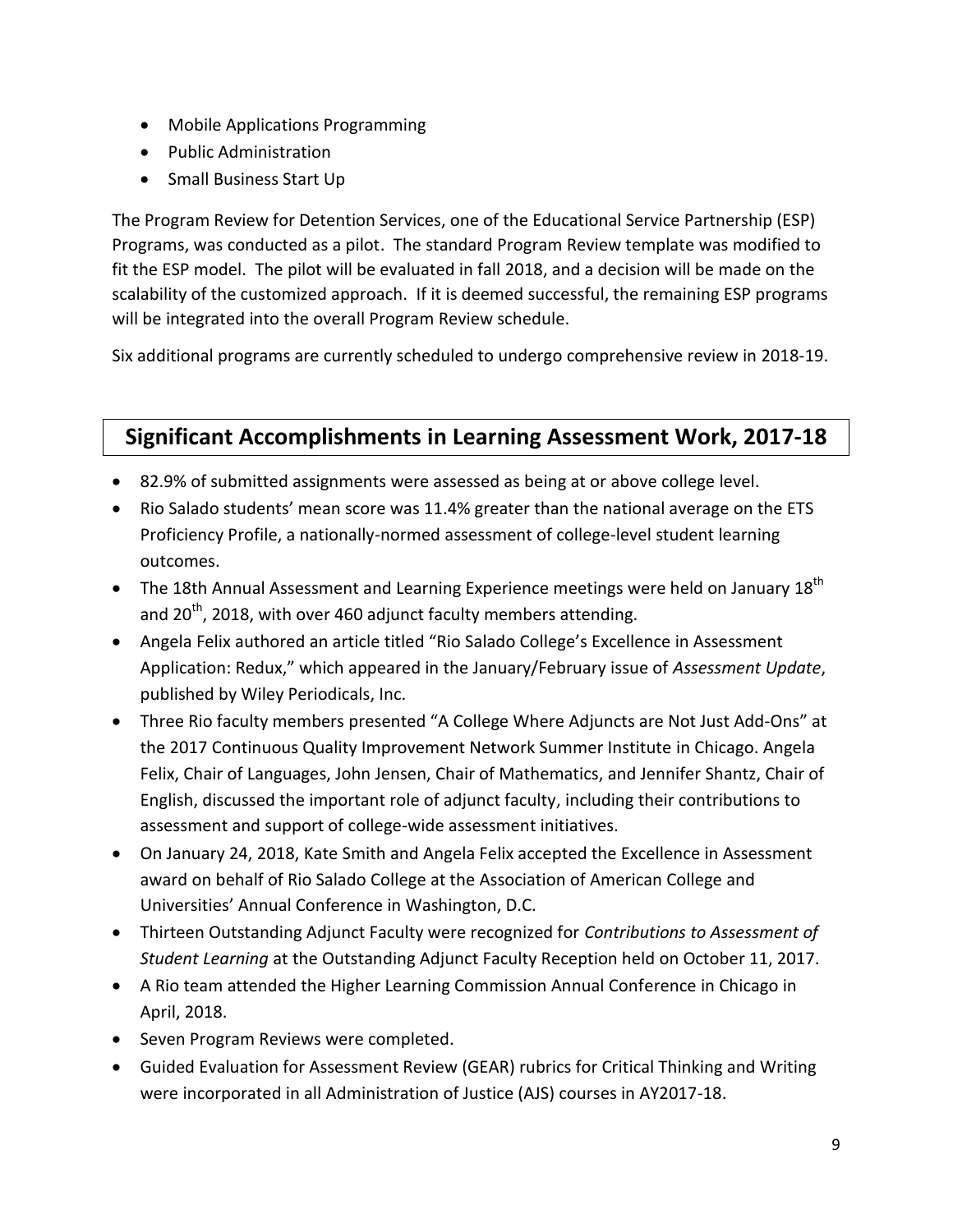- A pilot Program Review was conducted of Detention Services, one of the RSC Educational Service Partnerships.
- Adjunct faculty completed 325 AFD workshops during AY2017-18.
- An ongoing multi-college research study investigated the impact of the Ask a Librarian Service on student performance, conducted collaboratively by Library and Reading Faculty.
- The Learning Assessment Report was compiled and posted to Rio Salado College's public website for access by all internal and external stakeholders.